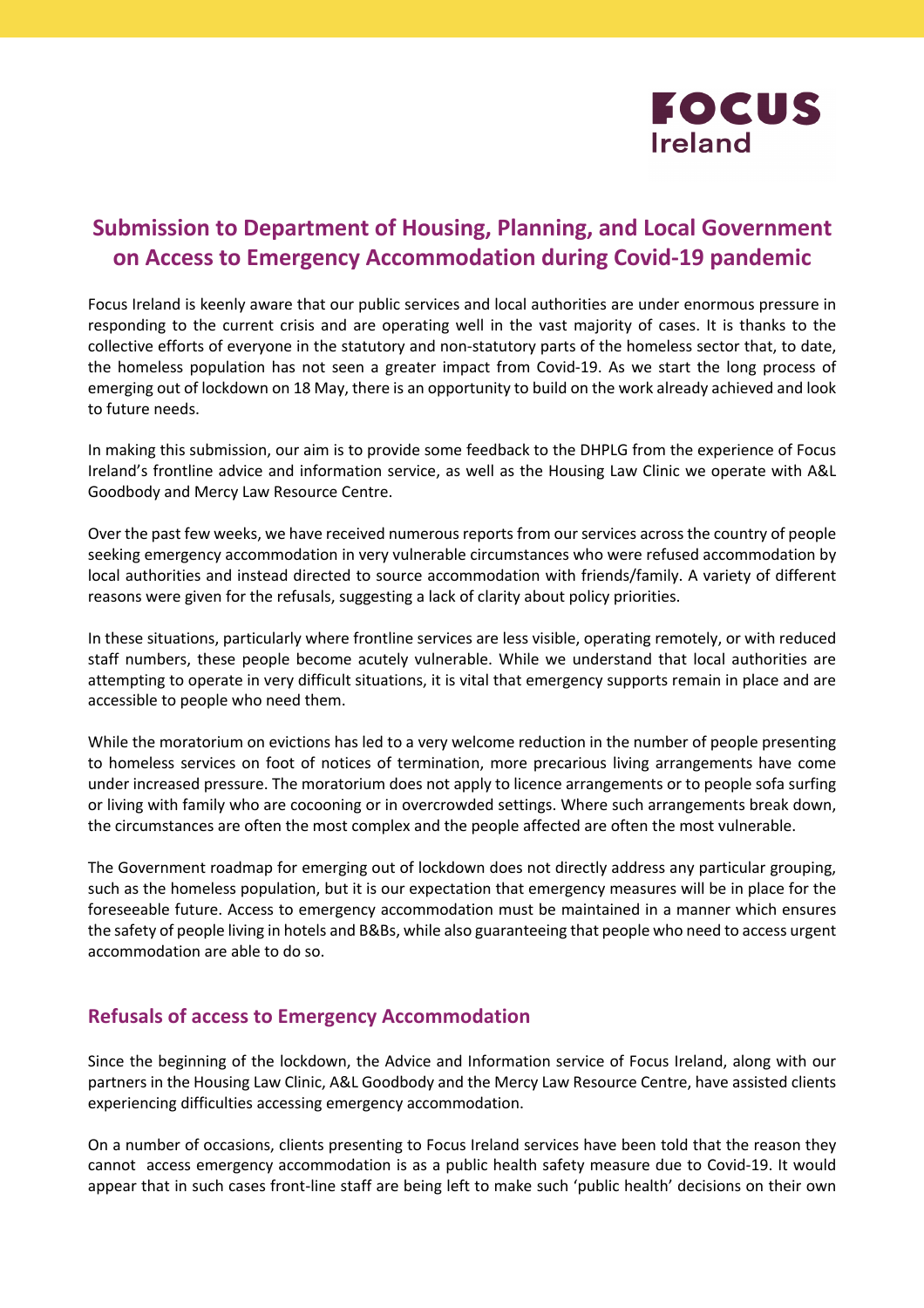judgement and without a wider context. While such decisions may protect homeless services themselves, they may represent a much wider public health risk.

In Focus Ireland's experience, people in this situation are moving through a network of family and friends, which means that they're moving to a different household each night.

When refusing access to emergency accommodation, clients are told to find somewhere else to stay. There is no assessment of the suitability of alternative accommodation from a public health or any other perspective.

In the case of families, this is creating chaotic presentations where a family may not have any alternative but to present at a Garda Station where they will again make contact with the Family Support Team. Some families presenting are being granted accommodation via the Family Support Team, usually when they are already registered on housing lists and verified that they have nowhere else to go. This verification process may involve a parent contacting the local authority or the involvement of a social worker etc. For more vulnerable clients, this may not be possible, particularly when in need of urgent accommodation.

Where possible, people are staying with friends or family. For people in this situation, this often involves moving between a network of different households for short periods of time. In itself, this movement may create a public health risk; it is certainly creating anxiety of exposure to the virus for people in this situation, as well as the family/friends with whom they're staying. In circumstances where the HSE has reported clusters of infection in private homes and with community transmission of the virus continuing, people moving between homes should be limited where possible. At a minimum, where a person is directed away from emergency accommodation, follow up communication should take place to ensure that they have, in fact, found an alternative place to stay.

**Focus Ireland is asking that the Department of Housing communicate guidance that no one in need of emergency accommodation should be declined accommodation on 'public health' grounds, without a risk assessment of the public health risk of alternative arrangements they will need to make.** Where a household is told to find alternative accommodation with family or friends, **a risk assessment and/or followup communication should take place to ensure that people are not put at risk** due to Covid-19, family circumstances, domestic violence or any other reason.

### **Complex cases**

The pressures associated with lockdown have exacerbated many existing risks, such as domestic violence, with many services noting an increase in incidents of domestic violence. In complex cases of family breakdown where domestic violence may be a factor, it is vital that people are not directed to return to a dangerous situation. The risk of domestic violence is not always readily identifiable and the utmost care must be taken by frontline local authority staff members that they are not placing a person in danger. A small number of our clients have reported to us that they felt they had no alternative but to remain in a situation of domestic violence having spoken to their local authority. It is particularly important that this is addressed in circumstances where capacity in domestic violence refuges around the country is severely limited at present.

The DHPLG issued well considered Guidance for Housing Authorities on Domestic Violence and Emergency Accommodation to local authorities a number of years ago. With the passage of time, some front-line staff are no longer familiar with these and Focus Ireland is asking the DHPLG to reissue these to local authorities at this time.

We are also asking that Local Authorities be asked to conduct a basic risk assessment with follow-up communication if necessary, to ensure that a person who has sought emergency accommodation and is directed to find alternative accommodation themselves, is not placed at risk of domestic violence.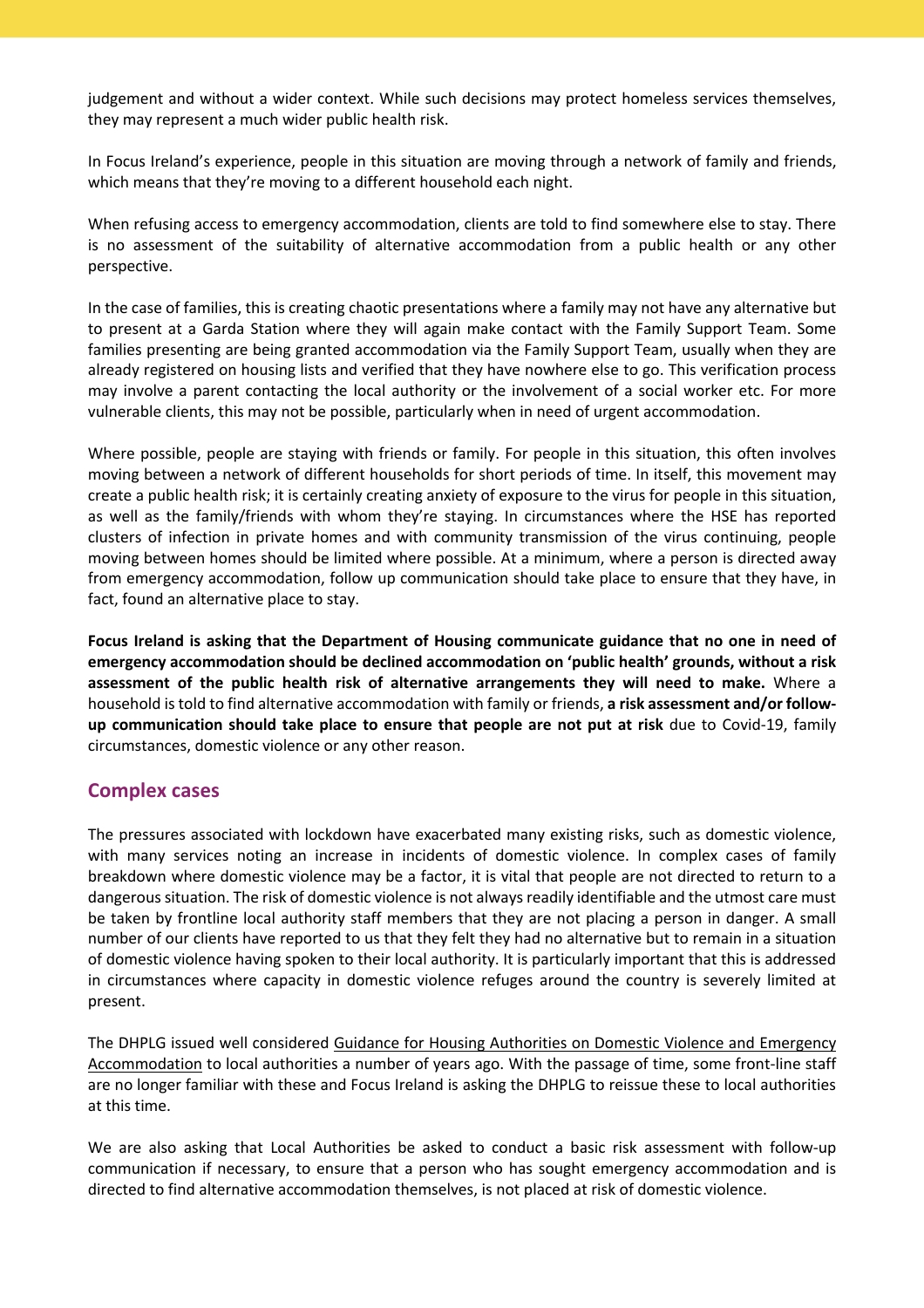## **Communication with frontline services**

Given the challenges in the current circumstances, we would ask that increased resources and priority are given to constructive communication between frontline services, with a view to identifying workable solutions for all parties involved.

**Focus Ireland recommends the adoption of a gaps and blocks system** within local authorities to identify and address gaps and blocks between different services. Using this tool, where a gap or block is identified by a service such as our own, it can be raised with an appointed decisionmaker within the local authority, who can raise it internally or with their equivalent in another public service, including the HSE/DEASP etc. This will ensure better dialogue and a focus on appropriate solutions for all parties involved.

# **Cases arising 31 March – 30 April 2020**

The cases described below are for illustrative purposes an d to demonstrate the impact Covid-19 is having on access to emergency accommodation, as well as associated difficulties arising on the ground. Several of these cases has been resolved by working with the local authority involved; however, it is our view that behind each case, there is an underlying policy or communications gap that needs to be resolved at a higher level to prevent the recurrence of similar incidents where support might not be available to resolve the issue successfully.

#### **South Dublin County Council**

Family A: 2 adults (mother is currently pregnant) and 4 children (including a 4 month old). The family had been accessing emergency accommodation until recently. They were struggling in hotels and had opted to stay in a caravan which was temporarily made available to them. They have since been requested to return the caravan.

Family B: 1 adult and 3 children. They had been staying with family; however, the relationship broke down and they were asked to leave. The mother was directed by the local authority to stay with alternative family or friends; however, nobody was in a position to let her stay and she was left with nowhere to stay for the night.

Both family A and B had sourced available hotel accommodation but were told that the council was no financing self-accommodated during the Covid-19 crisis. Family A borrowed a caravan and were able to pass the night there. Family B travelled to Dundalk to stay with a family member for a single night.

The issues were resolved the following day, after discussion with council officials.

#### **Meath County Council**

Family C (2 adults and 1 new-born baby) were refused emergency accommodation by Meath County Council. The mother had her baby in the Rotunda hospital and a social worker in the Rotunda contacted DCC regarding accommodation for the family. DCC gave emergency accommodation to the mother and baby, but for a maximum of one-two weeks at which point she must apply to Meath County Council again. However, Meath CC have already rejected her application. The father of the family was not provided with emergency accommodation at all.

#### **Wexford**